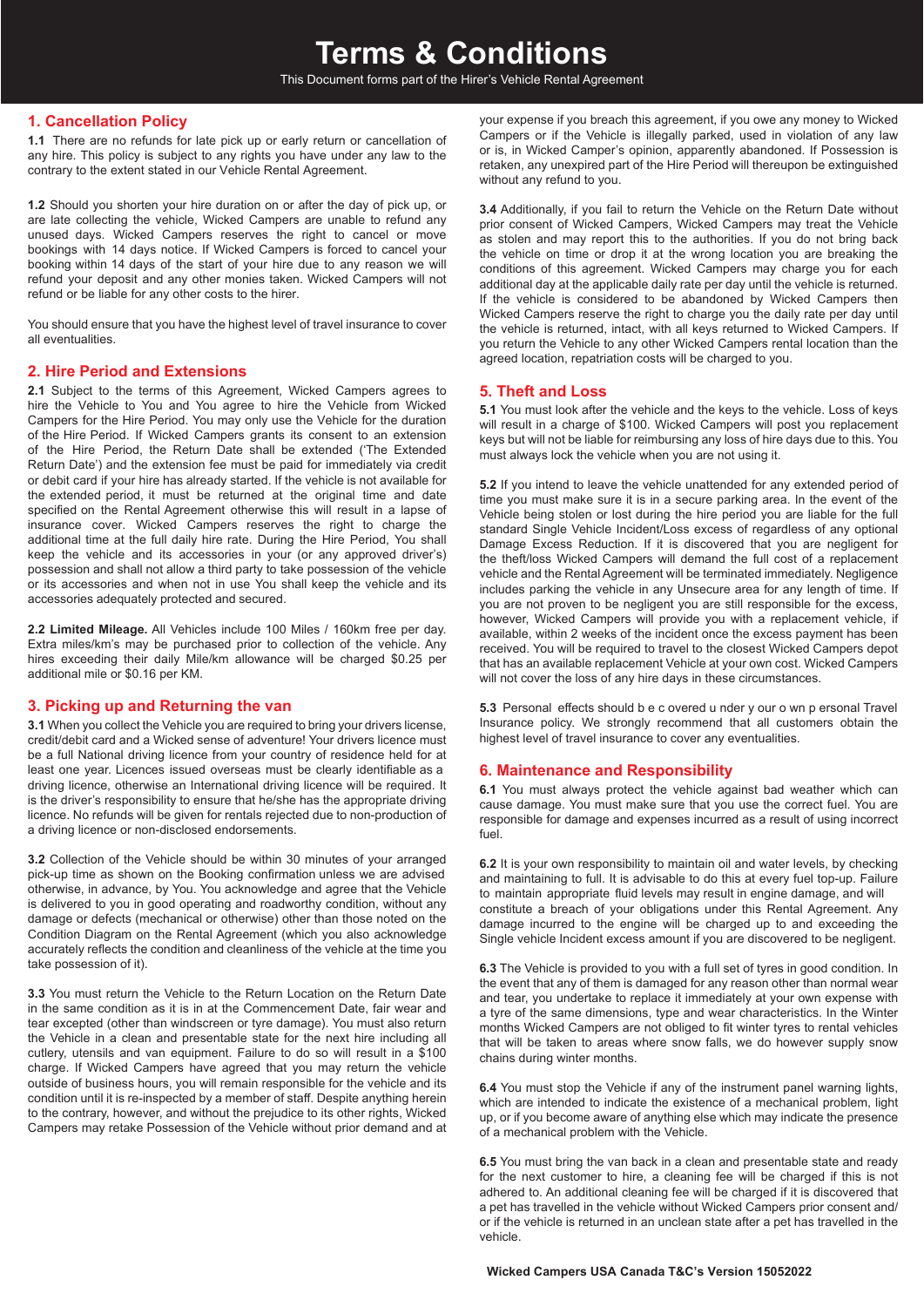## **7. Damage Cover**

**7.1** All vans come with Third Party Insurance for one driver while traveling in the USA + or Canada. Each additional driver must also be covered/ named on the Rental agreement. You are responsible for any damage that occurs to the vehicle during the period of your hire including tyre and Windscreen/window damage. The only exception to this is if the damage is a Third Party's fault and you have provided their full details to Wicked Campers and it is proven, by our insurers that the Third Party is to blame. In incidents that involve a Third Party where liability is disputed it may be necessary for Wicked Campers to take and hold the excess amount temporarily until a firm resolution is decided by the insurers. If the Third party involved is proven to be fully liable by Wicked Campers Insurers the excess payment will be returned to you.

**7.1.1** Wicked Campers will replace tyres that are due, through wear and tear, to be changed. All other tyre wear/damage is the customers responsibility.

| <b>Driver Age 18-20</b> All Prices Shown are in \$US if picking up in USA. \$CA if picking up in Canada |                                                                                        |                                                                           | Cost            | <b>Bond</b>                                                                           | Liability |
|---------------------------------------------------------------------------------------------------------|----------------------------------------------------------------------------------------|---------------------------------------------------------------------------|-----------------|---------------------------------------------------------------------------------------|-----------|
| $\overline{1}$                                                                                          | <b>Cover One</b><br>✔ Front Windscreen<br>$\sqrt{4}$ x Tyres<br>✔ Roadside Assistance* | ✓ Up to 4 Additional Drivers Included<br>√ No Charge for Foreign Licenses | \$25<br>Per Day | \$500<br>& Credit/Debit<br><b>Card Imprint</b><br><b>Required at</b><br><b>Pickup</b> | \$500*    |

\***ALL BOND REFUNDS MAY TAKE UP TO 30 BUSINESS DAYS.** Subject to the Terms & Conditions of Your Vehicle Rental Agreement. Exclusions Apply to Cover. Roadside Assistance does not cover call-out fees for 'human-error', including flat batteries, lost/locked keys or empty fuel tanks.

**7.2** Damage Cover (Cover One) is mandatory for all hires, and limits your liability in the case of damage to the vehicle. Break-ins, attempted break-ins, windscreen and tyre damage are classed as Single Vehicle Incidents. The excess applies in respect of each claim, not rental.

**7.3** Damage cover (or Damage Liability Reduction) is available subject to the terms of our Vehicle Rental Agreement. This means that you can limit your damage liability up to the cost of the reduced excess only. We will only do this if you have complied with the terms of our Vehicle Rental Agreement and you have paid the applicable amounts set out in the tables below within the time frames set out in our Vehicle Rental Agreement.

**7.4** Cover One covers most circumstances, where damage has been caused to the Vehicle during the period of hire. However, it is subject to certain exclusions which include:

**(i)** Where the Vehicle has been driven off-road and/or has been driven on un-tarmacked roads and/or has been driven without due care and attention and/or has been driven negligently.

**(ii)** Where the driver is under the influence of alcohol or drugs.

**(iii)** Where the driver(s) has not been named on the Rental Agreement.

**(iv)** Where the vehicle is loaded with more passengers than their stated capacity by Wicked Campers.

**(v)** When damage is caused by the rental vehicle being towed away by any unauthorized third party.

In these circumstances, your liability to pay for any damage will not be waived and you may be liable for the full cost up to and exceeding the excess.

7.5 You are responsible and liable for any damage, fire, break-in or vandalism to the Vehicle that may occur during the hire period. All break ins re deemed as 'single vehicle incidents' and therefore it is your responsibility

to pay for all costs up to this limit if the vehicle is broken into. This may also include postage costs to send parts out to you. You are also responsible for compensating Wicked Campers in full for any loss in revenue that it suffers as a result of any damage, fire or theft to or of the vehicle whilst it is being repaired. This clause shall not apply to any loss caused by or the responsibility of the Company. Personal injury and personal effects are NOT covered, however, these are normally covered by your own travel insurance policy. You should ensure you have full personal travel insurance to cover all eventualities.

**7.6** If a collision or single vehicle accident occurs, a Police report and case number must be provided along with the Third parties details. You must contact Wicked Campers in the event of any damage and an accident report form should be completed by the end of the hire period. If this procedure is not followed, the insurance cover could become invalidated, leaving clients liable for all damage. You should retain copies of all rental documentation in the event that an insurance company is involved. Where damage is caused to the Vehicle on separate occasions, each incident will be considered as a separate claim for which you are liable for the excess.

**7.7** If you have a non-fault accident and the vehicle is no longer driveable, Wicked Campers will either replace your vehicle with a similar one or refund the hire charges for any days you lose the total use of the vehicle. Note that this is at the discretion of wicked Campers depending on the circumstances of the accident.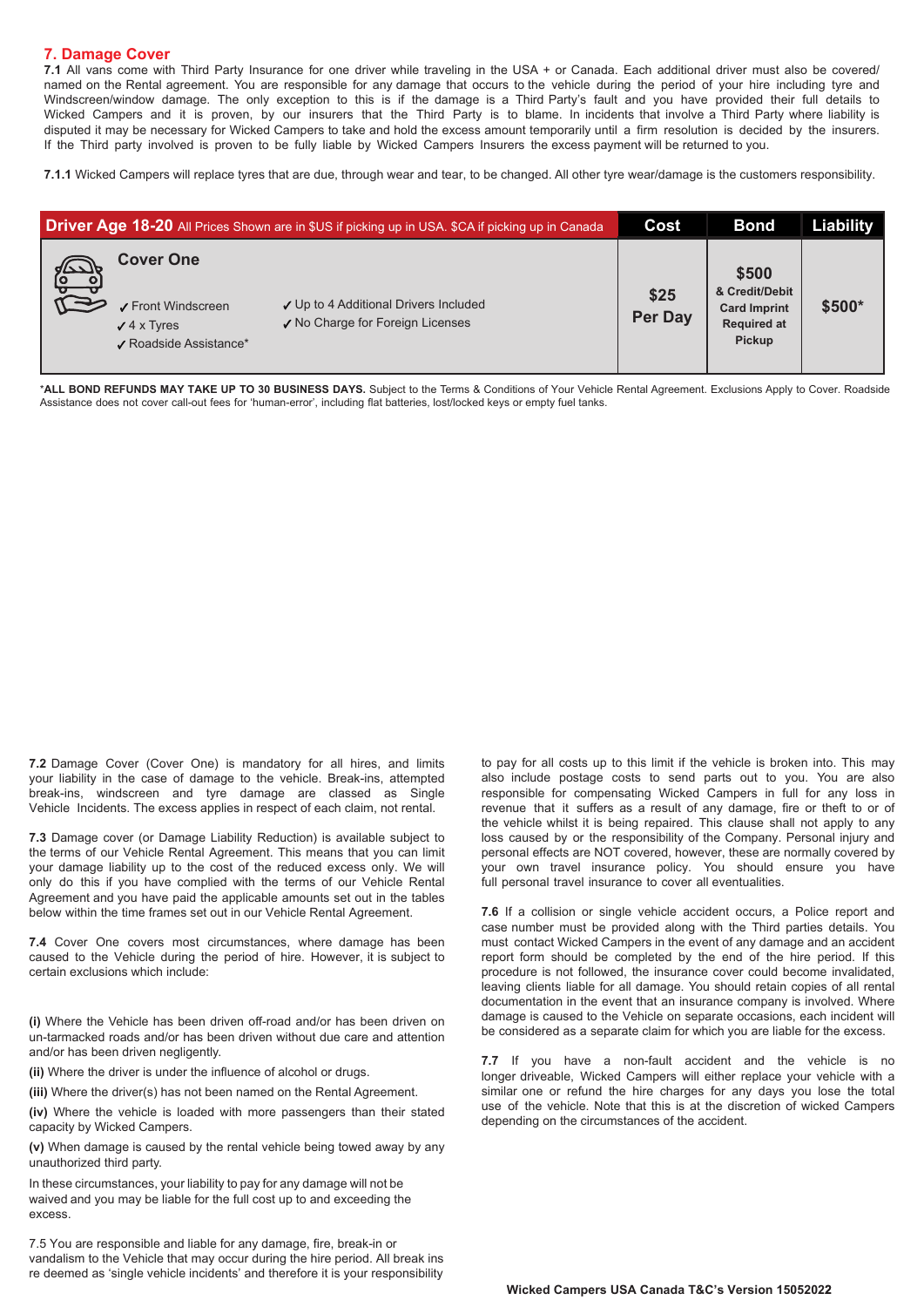## **8. Roadside assistance**

8**.1** All Wicked Campers Vehicles come with Roadside assistance throughout the USA and Canada. Fees may apply for callouts for human error, eg. Lockout or lights left on, use outside of contracted area of use, or damage caused by negligence. Fees for excess towing and recovery may also apply at Wicked Camper's discretion.

**8.2** In the event of any mechanical difficulties it is important that you report this to Wicked Campers within 24 hours. Repairs can only be made after written or oral confirmation from and instructions given by Wicked Campers as well as prior acceptation by Wicked Campers of the estimation of costs. The fees and expenses of any repair undertaken without the authorisation of Wicked Campers will not be reimbursed to you.

**8.3** If you have Liability B your vehicle is unavailable overnight due to being held in a mechanical repair shop, you will be refunded for that nights hire. This only applies if the breakdown is through no fault of your own. For all out of pocket expenses, we recommend you take the highest level of travel insurance. We do not/cannot guarantee our vans and cannot guarantee a replacement vehicle. In the unlikely event that the vehicle cannot be fixed or replaced and the hire is cancelled we will refund the remaining days hire and assist you in reaching the nearest onward travel point. Again, this only applies if the breakdown is through no fault of your own.

### **9. Price match guarantee and Specials**

**9.1** If you find the same vehicle offered by any other independent camper<br>van rental company at a cheaper rate prior to booking, we will do our very best to match it. Our price match guarantee does not apply to promotional offers. From time to time we will offer low priced specials, often at the last minute. These specials are bound by the same Terms and conditions as all other hires. These specials are also for new bookings only. 8.2 Wicked has the right to remove any specials at any time without the need to inform customers in advance.

# **10. Charges and Bond**

**10.1 ALL BOND REFUNDS MAY TAKE UP TO 30 BUSINESS DAYS.** When booking, and before taking Possession of the Vehicle, valid credit card details are required by Wicked Campers in place of a bond. Notwithstanding anything to the contrary in this Agreement, Wicked Campers is hereby irrevocably authorized to use these details in lieu of any moneys that become payable by You pursuant to this Agreement. We can do this without prior demand. You agree to pay:(i) Rental charges. All Charges are subject to a 5% Booking & Administration Fee. The total Rental Cost is the cumulative sum of fees relevant to the hire and includes

#### **(a) Daily Rental Rate**

**(b) Short Hire Fee.** During Peak Seasons and in selected locations, a Short Hire Fee will apply to all hires under 5-7 Days. Wicked Campers reserves the right to implement this fee at its discretion.**(c)** Booking & Administration Fee 5%. This fee applies to all hires and covers a range of administrative costs including reservation preparation and contract amendment. **(d)** Remote Agency Fee. Remote agency fees and conditions apply at Calgary & Toronto depots. Full payment prior to pickup is required for all remote agents. These depots are operated by third parties and have limited facilities. Wicked Campers charge this fee to cover expenses associated with relocating vehicles to and from these locations.(f) KM / Mileage Allowance. All Wicked Campers in USA & Canada include an allowance of 100 Miles (160kms) Per Day. Excess miles will be charged at \$0.25 per mile / \$0.16 per km. Extra Miles/Km Packages can be pre-purchased when booking a campervan.

**(e) Area Of Use Fees.** Exploring remote regions can increase the risk of damage to Wicked Campers' vehicles. So that Wicked Campers can cover the costs of additional wear & tare to the vehicles, You will need to pay an Area of Use Fee if You intend to travel within any of the following regions. Northern Territories Surcharge (Yukon/Alaska/Northwest Territories); Burning Man Festival. Penalties apply to hirers who do not disclose their full area of use at time of booking. These fees do not include any entry fees to National Parks (these are usually payable at entry gates).

**(ii)**The excess amount in respect of each incident resulting in damage to or loss of the vehicle, its accessories or any property left stored or transported in or upon the Vehicle, save to the extent that such damage or loss arises from the actions of Wicked Campers. **(iii)** You are liable for all fees, taxes, fines and penalties incurred in connection with the use of the Vehicle and for which Wicked Campers is charged, unless they have arisen through the fault of Wicked Campers. You agree to pay all charges, tolls, border crossing fees and court costs incurred in relation to the Vehicle by You or Wicked Campers from the commencement of the rental until the vehicle is returned to Wicked Campers, except where caused through the fault of Wicked Campers. You must pay the appropriate authority

any fines and costs if and when the authority demands this payment. If you do not, you will also be responsible for paying Wicked Campers reasonable administration charges.

**(iv)** You will be liable for any offence committed during the rental period which relates in any way to your use of the Vehicle, as if you were the owner of the Vehicle. Upon the request of the Police or any official body Wicked Campers may have to transfer your personal data.

**(v)** Any charges arising from Customs and Excise seizing the vehicle, together with a loss of income charge whilst Wicked Campers cannot rent out the vehicle.

**(vi)** Any charges resulting from dropping the van off at the wrong location and/or abandoning the vehicle.

**(vii)**Cleaning charges as per point 6.5.

**(viii)** In the event of any accident or incident during your hire, you agree that Wicked Campers Ltd can take and hold the excess amount as shown on the Rental Agreement, if deemed necessary, until a resolution has been decided by Wicked Campers Insurers. If the 3rd party involved is then proven to be fully liable by Wicked Campers Insurers your excess payment will be returned.

**(ix)** All hires originating in Vancouver or Calgary will be charged in Canadian Dollars (CAD\$). All hires originating in LA will be charged in US Dollars (US\$).

### **11. Complaints**

**11.1** Wicked Campers aim to resolve any complaints within 28 days of receipt. Complaints must be made in writing to: northamerica@wickedcampers.com Complaints will only be handled if received within 28 days of the hire period ending.

#### **12. You acknowledge that:**

**(i)** You are aware that use of the vehicle and equipment involve many risks, dangers and hazards including, but not limited to: difficulty or inability to control one's speed and direction; variation or steepness of the terrain, rapid or uncontrolled acceleration on hills and inclines; variation or changes in driving surfaces including rocks, gravel, cliffs, trees, roots, tree stumps, waterways and manmade structures such as bridges, berms and speed bumps; changing weather conditions; travel on highways and backcountry roads; encounters with domestic and wild animals; collision with pedestrians, motor vehicles, and other camping vehicles; failure to operate the vehicle and equipment safely or within one's own ability; mechanical failure of the vehicle and equipment; pressurized cooking fuels and appliances; kitchen equipment; negligence of other campers and persons; and NEGLIGENCE ON THE PART OF WICKED CAMPERS AND THE EQUIPMENT MANUFACTURERS AND DISTRIBUTORS, OR THEIR EMPLOYEES AND CONTRACTORS, INCLUDING FAILURE ON THE PART OF WICKED CAMPERS TO SAFEGUARD OR PROTECT YOU FROM THE RISKS, DANGERS AND HAZARDS AS A RESULT OF YOUR USE OF THE VEHICLE AND EQUIPMENT.

**(ii)** YOU ARE AWARE OF THE RISKS, DANGERS AND HAZARDS ASSOCIATED WITH THE USE OF THE VEHICLE AND EQUIPMENT AND YOU FREELY ACCEPT AND FULLY ASSUME SUCH RISKS, DANGERS AND HAZARDS AND THE POSSIBILITY OF PERSONAL INJURY, DEATH, PROPERTY DAMAGE OR LOSS RESULTING THEREFROM.

## **13. Release of Liability, Waiver of Claims and Indemnity Agreement**

**(i**In consideration of Wicked Campers agreeing to rent you the vehicle, and permitting your use of their services, equipment and other facilities, and for other good and valuable consideration, the receipt and sufficiency of which is acknowledged, you hereby agree as follows:

**(a** TO WAIVE ANY AND ALL CLAIMS that you have or may in the future have against WICKED CAMPERS AND THE EQUIPMENT MANUFACTURERS AND DISTRIBUTORS AND TO RELEASE WICKED CAMPERS from any and all liability for any loss, damage, expense or injury, including death that you may suffer or that your next of kin may suffer, as a result of your use of the vehicle and equipment, DUE TO ANY CAUSE WHATSOEVER, INCLUDING NEGLIGENCE, BREACH OF CONTRACT, OR BREACH OF WARRANTY ON THE PART OF WICKED CAMPERS IN RESPECT OF THE DESIGN, MANUFACTURE, SELECTION, INSTALLATION, MAINTENENCE, INSPECTION, SERVICE OR REPAIR OF THE VEHICLE AND EQUIPMENT, or in respect of the provision of or the failure to provide any warnings, directions, instructions or guidance as to the use of the vehicle and equipment.